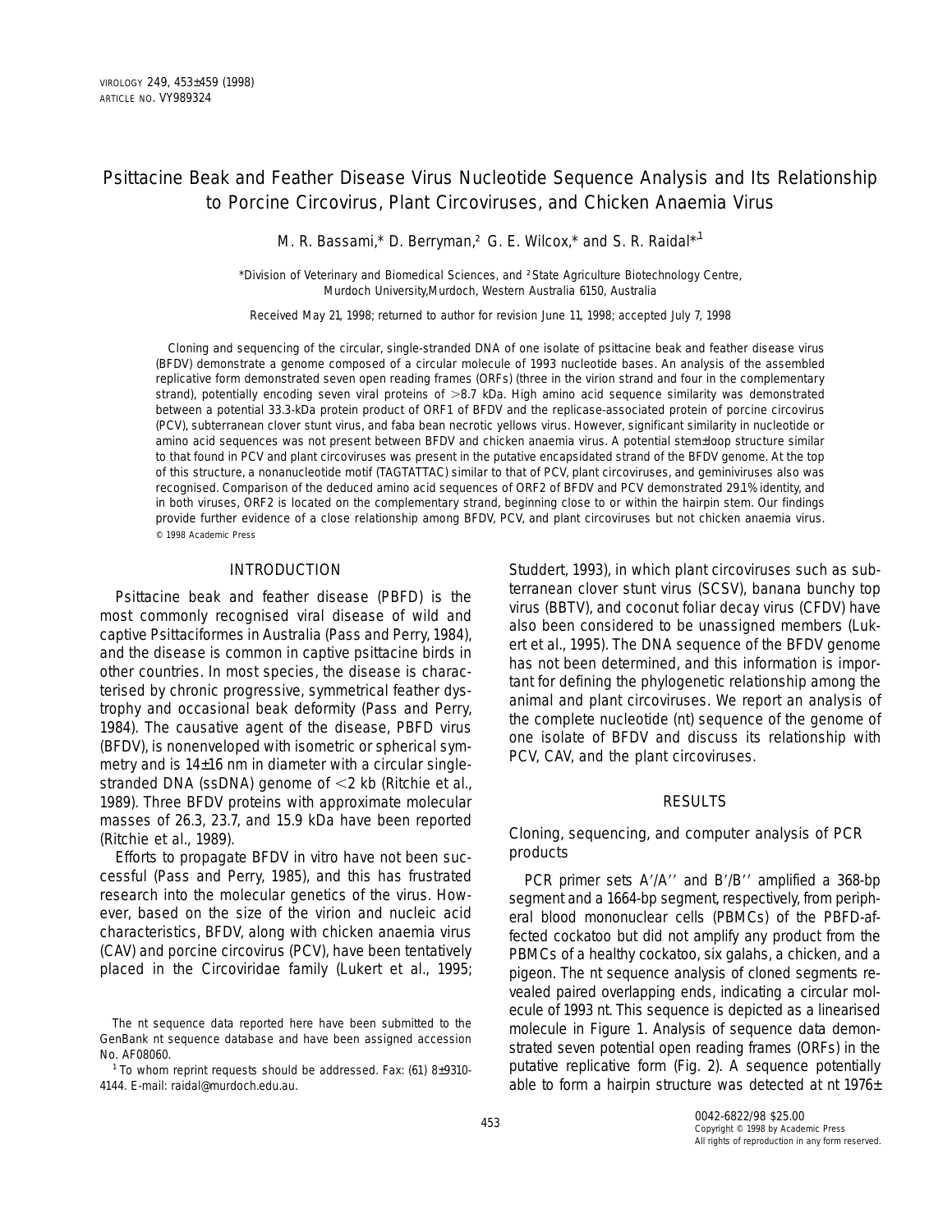| 1    |                    |                                             |                                  | ACCCGCCGCC TGGGGCACCG GGGCACCGCA GCTATTGGCT GCTCTGCCGA |                       |
|------|--------------------|---------------------------------------------|----------------------------------|--------------------------------------------------------|-----------------------|
| 51   | GGTGCCCGCC         |                                             | CCTAGGGAGG AGTAAATGGC GGCGTTATAC |                                                        | GCCGCCGTAA            |
| 101  |                    | TCTCCGGAGG ATCACACCCG CCCGGGAACC ATGCCGTCCA |                                  |                                                        | AGGAGGGCTC            |
| 151  | CGGCTGTCGC         | CGTTGGTGTT                                  |                                  | TCACCCTTAA CAACCCTACA GACGGCGAGA                       |                       |
| 201  | TCGAATTCGT         |                                             |                                  | CCGTTCTCTG GGGCCTGACG AATTCTACTA                       | TGCCATCGTT            |
| 251  |                    | GGACGCGAAA AGGGTGAGCA AGGCACCCCC            |                                  |                                                        | CATTTGCAAG GCTACTTTCA |
| 301  | TTTTAAAAAT         | AAGAAGCGAC                                  | TGAGCGCGCT                       |                                                        | TAAGAAACTG CTGCCGCGAG |
| 351  | CCCATTTTGA         | GCGCGCTAAA                                  | GGTAGCGATG                       | CTGATAATGA GAAGTATTGC                                  |                       |
| 401  | AGTAAAGAGG         | GGGACGTTAT                                  | ACTCACCCTG                       |                                                        | GGCATTGTGG CGAGAGACGG |
| 451  | TCACCGCGCG         | TTCGACGGAG                                  | CTGTTGCTGC                       | CGTGATGTCC                                             | GGACGCAAAA            |
| 501  | TGAAGGAAGT         | CGCGCGAGAG                                  | TTCCCAGAAG                       | TCTACGTAAG                                             | GCATGGGCGG            |
| 551  | GGCTTACATA         | <b>ACCTCTCGCT</b>                           | ATTGGTTGGT                       | TCCAGCCCAC                                             | GTGACTTCAA            |
| 601  | GACTGAGGTT         | <b>GACGTCATZT</b>                           | ACGGGCCACC                       | GGGGTGTGGC                                             | AAGAGTAGAT            |
| 651  |                    | GGGCCAATGA GCAGCCTGGG                       | ACTAAATATT                       |                                                        | ATAAAATGCG CGGTGAATGG |
| 701  | TGGGATGGAT         | ATGACGGGGA                                  | AGATGTCGTC                       |                                                        | GTCTTGGACG ATTTTTATGG |
| 751  | GTGGCTACCT         | TATTGCGAGA                                  | <b>TGCTCCGCCT</b>                | CTGCGACCGT                                             | TATCCACATA            |
| 801  | AAGTGCCAGT         | CAAGGGCGCT                                  | TTTGTGGAGT                       | TTACCAGCAA                                             | GAGGATAATT            |
| 851  |                    | ATCACGAGCA ATAAGCCCCC                       | CGAGACCTGG                       | TACAAGGAGG                                             | ACTGTGACCC            |
| 901  | TAAGCCACTG         | TTCCGGAGGT                                  | TCACACGTGT                       | TTGGTGGTAC                                             | AACGTGGACA            |
| 951  | AGTTGGAACA         | AGTCCGGCCT                                  | <b>GACTTCCTCG</b>                | CCCACCCCAT                                             | CAATTACTGA            |
| .001 | TAGTCTCGGT         | <b>GATGTTTTCA</b>                           | TAAAGCTAGG                       | CGTCGGGCCG                                             | AAGGCCCGAT            |
| l051 | GCCGCAGGGG         | GGGACCCCCT                                  | GCCGGAGGGC                       | TCGCAGGGCC                                             | GTCAGGCCCG            |
| L101 | AYAGACCGAC         | CAGCCCGGAG                                  | <b>GGCGTARTCT</b>                | GTGTCGGGGG                                             | GGGGGCCCCG            |
| l151 | GGGGGTCCCC         | CCGACACGAC                                  | GAACACGGTC                       | AGCGCCGAAG                                             | <b>GCGCCAATAA</b>     |
| L201 | <b>A</b> CACTCGAAA | AGGTATTTGC                                  | TGTCTGAGTC                       | TTTATTAAGT                                             | GCTGGGATTG            |
| 1251 |                    | TTAGGGGCAA ACTGACGGAA                       | TTGAACATAC                       | AAAGTGAGCT                                             | TGGTCACATA            |
| 1301 | AGTGATCGTT         | TGTTCTGGCT                                  | GGGGGAAGCT                       | <b>GAATGCAATG</b>                                      | CCGTAGTGCC            |
| 1351 | GGACTTTCGT         | TCCCGCTGAG                                  | TTGGGTCCTC                       | CTTGTAGTGG                                             | GATCCAGCCG            |
| l401 | GTTCTGGCGC         | TGTTTAGCCA                                  | CAATGCCGCA                       | GACTGGTTCG                                             | CTGTGRTCAG            |
| 1451 | GTCCTCTATC         | GTTATTTGTG                                  | GTTTGGGTCT                       | GAGGAGGCGT                                             | TTGAATCCCC            |
| 1501 |                    | TGCTAACAAA CCATTTCTTG GCACCGTCGA AAGGTGCCAG |                                  |                                                        | AGGGTCTTGT            |
| 1551 | GTTTGGTCTG         | CAGTAGTTTT                                  | AAATTTAGTT                       | ATTCTGGAGT                                             | CTTGGATTAC            |
| 1601 | GGCCGTGTGG         | CCGAATCCGT                                  | TTGATTGTAC                       | GGTGTAATGT                                             | CCCCCTGTGG            |
| 1651 | <b>GCCTCATTTC</b>  | CATTTTAGCT                                  | AACTTAATAC                       | GGTAGTCTTC                                             | <b>GAAATTCAGT</b>     |
| 1701 | <b>GCGTGTGGGT</b>  | TTGGGACGGC                                  | TTGTAGGAAG                       | TCGTCCAACG                                             | CAAATGTTAT            |
| 1751 | GTAGTCAGCA         | TTAAAAATTA                                  | GGTTGCCGAC                       | <b>ACTGGTGGTT</b>                                      | TGTTTTTGAA            |
| 1801 | TTTTGAATTG         | GAATTGGCGT                                  | GTGAGTCGGA                       | GAGTGTAGAC                                             | CCTATTGGTT            |
| 1851 | GTGAAACGGC         | <b>GCCTGCGGAA</b>                           | GTGCCTACGT                       | CGCCTGCGGT                                             | ATCGCCTGAT            |
| 1901 | GTGACGTCTG         | CGGTATGGGC                                  | GGGCATATCT                       | TCGTCTAATC                                             | TGAAATTTAG            |
| 1951 |                    | CGCATGCGCA GTTAGAGGTG CCCCACAGGC            |                                  | <b>GGCGGTTAGT</b>                                      | ATT                   |

FIG. 1. The nt sequence of the encapsidated BFDV genome containing a potential stem–loop sequence (underlined) encompassing a nonanucleotide sequence (bold). The largest ORF (ORF1) is boxed and potentially encodes a replicase-associated (Rep) protein (see Fig. 3) similar to the Rep proteins of other circoviruses and geminiviruses. Two potential TATA boxes were detected; the first (TATA) at nt 86–89, and the second (TATAAAA) at nt 680–686. Two potential polyadenylation signals at nt 1019–1024 (CATAAA) and 1196–1201 (AATAAA) are also shown (bold). A third polyadenylation signal (AATAAA) was present in the complementary strand at nt 1236–1231 (not shown). Y represents A or G; R represents G or T; and Z represents C or T, respectively.

1993 and 1–12 (Fig. 2B). A nonanucleotide motif (TAGTAT-TAC) with a sequence similar to that of PCV, plant circoviruses, and geminiviruses was demonstrated at the top of this structure (Fig. 2C). Accordingly, the convention of numbering the nt was adopted from that used for geminiviruses (Tan *et al.,* 1995) and PCV (Meehan *et al.,* 1997) in which the "A" residue immediately downstream of the putative nick site in the nonanucleotide motif was designated nt position 1 (Tan *et al.,* 1995). There was a repeated octanucleotide motif (GGGCACCG) immediately downstream of the hairpin structure (Fig. 2B).

The seven ORFs demonstrated in the replicative form potentially encode seven proteins of  $>8.7$  kDa. The respective nt length and size of predicted proteins of these ORFs were 867 nt and 33.3 kDa for ORF1, 741 nt and 28.9 kDa for ORF2, 480 nt and 17.7 kDa for ORF3, 318 nt and 11.2 kDa for ORF4, 303 nt and 10.7 kDa for ORF5, 264 nt and 9.7 kDa for ORF6, and 258 nt and 8.7 kDa for ORF7. Except for ORF2, which had a start codon of CTG, the start codon for all other ORFs was AUG. The position and orientation of each potential ORF are shown in Figure 2A. In the virion strand, two potential TATA boxed were detected (Fig. 1). The first (TATA) was present at nt 86–89, 45 bp upstream of the start codon of ORF1. The second (TATAAAA) was present at nt 680–686. Two potential polyadenylation signals (Fig. 1) were present at nt 1019– 1024 (CATAAA) and 1196–1201(AATAAA) of the virion strand, respectively,  $\sim$ 22 and  $\sim$ 198 nt positions downstream of the stop codon for ORF1. A polyadenylation signal was also present in the complementary strand at nt 758–763 (AATAAA), 1 nt downstream of the stop codon for ORF2.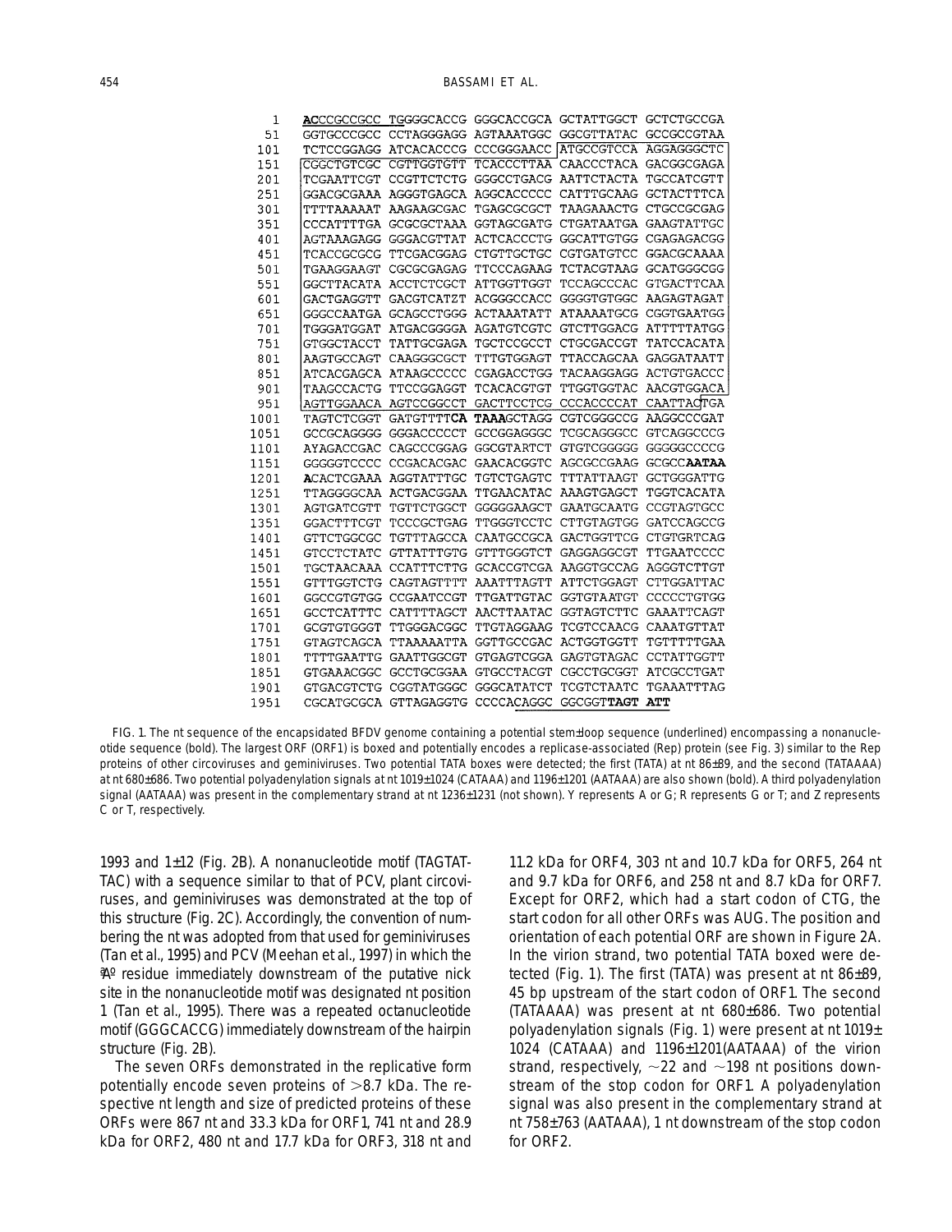

FIG. 2. (A) Schematic diagram of the putative replicative form of the BFDV genomel Seven ORFs with their nt positions are shown. The largest ORF (ORF1) potentially encodes a replicase-associated (Rep) protein (see Fig. 3) similar to the Rep proteins of other circoviruses and geminiviruses. (B) A stem–loop structure at nt 1987–11 with a nonanucleotide (TAGTATTAC) motif (bold) at the top and a repeated octanucleotide motif (underlined) immediately downstream of the hairpin structure. (C) The alignment of the nonanucleotide motifs of BFDV (accession No. AF08060, PCV (accession No. U49186) (Meehan *et al.,* 1997), CFDV (accession No. M29963) (Rohde *et al.,* 1995), FBNYV (accession No. Y11405) (Katul *et al.,* 1997), SCSV (accession No. U16731) (Boevink *et al.,* 1995), BBTV-Taiwanese isolate (BBTV-T; accession No. L32166) (Wu *et al.,* 1994), bean yellow dwarf virus (BFDV; accession No. Y11023), beet curly top virus (BFDV; accession No. U56975), bean golden mosaic virus (BGMV; accession No. M88686) [representatives of geminivirus subgroups (GV) I, II, and III (accession No. D10068)], and CAV (accession No. D10068). These nonanucleotides have been recognised as essential *cis*-acting elements in the replication of some of these viruses. \*, An identical nt within the motifs.

Computer analysis of the amino acid sequence predicted the putative product of ORF1 (Fig. 3) would have a size of 33.3 kDa. There was marked similarity in the amino acid sequence of the putative product of the ORF1 of BFDV with the amino acid sequence of the Rep proteins of PCV and the plant circoviruses BBTV, CFDV, SCSV, and FBNYV (Table 1). There also was 29.1% identity demonstrated (Fig. 4) between the amino acid sequence of the putative product of ORF2 of BFDV and ORF2 of PCV (Meehan *et al.,* 1997). Apart from this, there was no significant similarity in the nt or amino acid sequences of ORFs 3–7 of BFDV with other ORFs of PCV (Meehan *et al.,* 1997) or with the ORFs of plant circoviruses, including the coat protein genes of BBTV (Wanitchakorn *et al.,* 1997), SCSV (Boevink *et al.,* 1995), and FBNYV (Katul *et al.,* 1995, 1997). There also was no significant similarity in the nt or amino acid sequence of BFDV and CAV.

## **DISCUSSION**

The data presented here confirm previous research that demonstrated BFDV contained a circular ssDNA genome of ,2 kb (Ritchie *et al.,* 1989). Based on the similarity of the sequence we describe with the reported sequences of PCV and plant cicoviruses (Table 1, Figs. 2C and 3B), it is likely that the nt sequence presented here represents the encapsidated ssDNA strand of the virus. A hairpin loop located upstream in relation to ORF1, the putative Rep protein gene of BFDV (Fig. 2), was similar to a loop structure found in the genomes of PCV, plant circoviruses, and geminiviruses. This and other features of the genome were most closely related to PCV. Like PCV (Meehan *et al.,* 1997), BFDV contained seven major ORFs and lacked a distinctive noncoding region, thus affording highly efficient use of genetic material in both of these viruses. Both viruses have three ORFs in the encapsidated strand and four ORFs in the complementary strand of the replicative form. The putative protein products of ORF2 or BFDV and PCV shared 29.1% amino acid sequence identity (Fig. 4), and in both viruses, ORF2 is located on the complementary strand and begins close to or within the hairpin stem (Fig. 2A) (Meehan *et al.,* 1997). These features indicate that the proteins coded for by ORF2 of BFDV and PCV may have similar functions. The ORF3s of both BFDV and PCV also are located in similar positions on the complementary strand, respectively, although like the remaining four smaller ORFs, they shared no amino acid sequence identity.

Previous research into the relationships among the proposed animal circoviruses did not detect antigenic cross-reactivity or DNA cross-hybridization among BFDV, CAV, and PCV (Todd *et al.,* 1991). Although genetic analysis of BFDV was not reported, it was suggested by Meehan *et al.* (1997) and Mankertz *et al.* (1997) that CAV was sufficiently different from BFDV, PCV, and plant cir-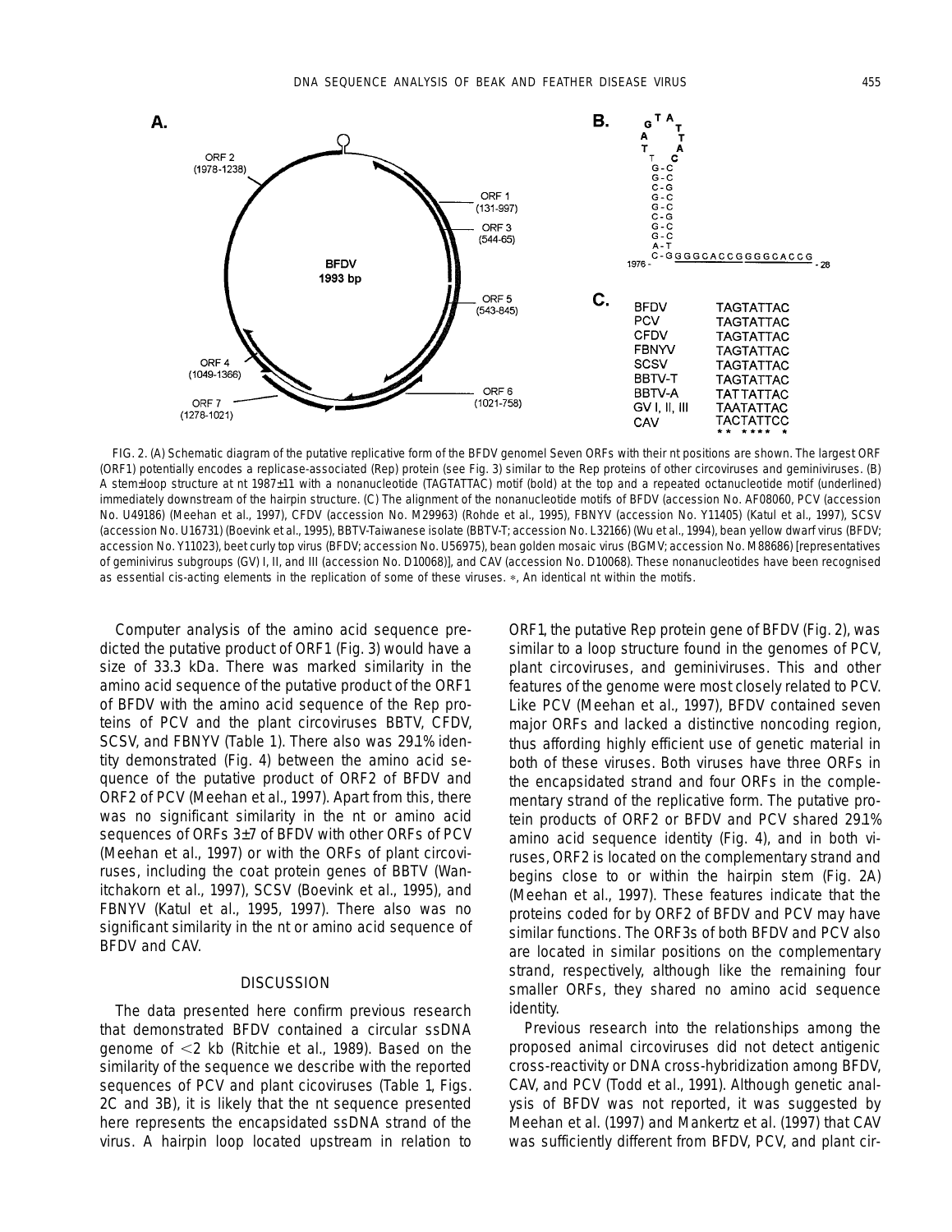|             |              |   |                                                | 1 MPSKEGSGCR RWCFTLNNPT DGEIEFVRSL GPDEFYYAIV GREKGEOGTP   |  |
|-------------|--------------|---|------------------------------------------------|------------------------------------------------------------|--|
|             |              |   |                                                | 51 HLOGYFHFKN KKRLSALKKL LPRAHFERAK GSDADNEKYC SKEGDVILTL  |  |
|             |              |   |                                                | 101 GIVARDGHRA FDGAVAAVMS GRKMKEVARE FPEVYVRHGR GLHNLSLLVG |  |
|             |              |   |                                                | 151 SSPRDFKTEV DVIYGPPGCG KSRWANEOPG TKYYKMRGEW WDGYDGEDVV |  |
|             |              |   |                                                | 201 VLDDFYGWLP YCEMLRLCDR YPHKVPVKGA FVEFTSKRII ITSNKPPETW |  |
|             |              |   | 251 YKEDCDPKPL FRRFTRVWWY NVDKLEOVRP DFLAHPINY |                                                            |  |
|             |              |   |                                                |                                                            |  |
| В.          | $\mathbf{I}$ | Ш | Ш                                              | IV                                                         |  |
| BFDV        |              |   |                                                | --FTLNN------G. TPHLQGY-----YCSK-----G. PPGCGKS--          |  |
| PCV         |              |   |                                                | --FTLNN------GRTAHLQGF-----YCSK------G.PPGCGKS--           |  |
| <b>BBTV</b> |              |   |                                                | --FTLNN------G.OKHLQGY-----YCSK------GPNGNEGKS--           |  |
|             |              |   |                                                | $FBNYV - -FTLNN---G. NIHFOGY---YSMK---GPOGGEGKT---$        |  |
| MSV         |              |   |                                                | --FLTYP------G. SLHLHAL-----YILK-----G. PTRTGKS--          |  |
| <b>BGMW</b> |              |   |                                                | --FLTYP------G. EPHLHVL-----YIEK-----G. DSRTGKT--          |  |
| BCTV        |              |   |                                                | --FLTYP------G. SLHLHAL-----YIEK-----G. DSRTGKT--          |  |
| SCSV        |              |   |                                                | --FTLNY------G.OKHLOGF-----YCCK-----GSDGGEGKT--            |  |
| CFDV        |              |   |                                                | --FTLNY------G.ORHLQGF-----YCSK------GRDGGDGKS--           |  |

FIG. 3. (A) Amino acid sequence of the putative product of ORF1 of BFDV derived from the nt sequence shown in Figure 1 using the MacVector 3.5 sequence analysis software. The sequence is similar to the Rep proteins of porcine and plant circoviruses (see Table 1). The position of four motifs involved in RCR is underlined. (B) Edited alignment of selected domains of the putative protein product of ORF1 of BFDV and the Rep proteins of PCV (accession No. U49186), BBTV (accession No. 12586), FBNYV (accession No. Y11405), bean golden mosaic virus (BGMV; accession No. M88686), beet curly top virus (BCTV; accession No. U56975), maize streak virus (MSV; Boevink *et al.,* 1995), CFDV (accession No. M29963), and SCSV (accession No. U16731) using the PILEUP program (Feng and Doolittle, 1987) through the service provided by ANGIS. Motifs indicated by I, II, and III are three typical domains (bold letters) involved in RCR, and bold letters in motif IV indicate the nt-binding site.

coviruses to warrant revision of its position within the *Circoviridae* family. There is similarity between PCV and BFDV in terms of both particle and genome sizes and morphology, but important physicochemical differences exist between these two viruses and CAV (Todd *et al.,* 1991). A comparison of nucleic and amino acid sequences of PCV (Mankertz *et al.,* 1990, Meehan *et al.,* 1997) and CAV (Todd *et al.,* 1993) has failed to demonstrate any significant similarity between these two viruses, and a noncoding region present in CAV (Classens *et al.,* 1991) is not present in PCV (Meehan *et al.,* 1997).

Sequence analysis has revealed similarity between the products of the Rep protein genes of PCV and the plant circoviruses BBTV, CFDV, and SCSV (Meehan *et al.,* 1997) that was not detectable with CAV (Meehan *et al.,* 1997; Mankertz *et al.,* 1997). The nt sequence analysis of FBNYV also showed significant similarity between the potential protein encoded by component 1 ORF with the ORF1 product of PCV and plant circoviruses (Katul *et al.,* 1997). Our results confirm the similarity of the genome of BFDV with that of PCV and the plant circoviruses and the differences between BFDV and CAV. This supports the suggestion that BFDV should be classified together with PCV and the plant circoviruses and separately from CAV (Noteborn and Koch, 1995; Meehan *et al.,* 1997).

The nature of the stem–loop structure we detected in BFDV is also evidence for a relationship among BFDV, PCV, the plant circoviruses, and geminiviruses. These viruses have similar stem–loop structures and an evolutionary conserved nonanucleotide motif at the apex of the stem–loop that is necessary for replication (Mankertz *et al.,* 1997; Dale *et al.,* 1997; Orozco *et al.,* 1996). In geminiviruses, the nonanucleotide motif is an essential *cis*-acting element that is required for DNA replication (Lararowitz *et al.,* 1992; Revington *et al.,* 1989). A nonanucleotide motif (TACTATTCC), with a 2-nt difference with BFDV, PCV, and the plant circoviruses (Fig. 2C), also is present in CAV but is not associated with a hairpin structure (Classens *et al.,* 1991; Noteborn and Koch, 1995).

A rolling-circle replication (RCR) mechanism with separate leading- and lagging-strand DNA synthesis steps is used for geminivirus replication, in which sites of initiation and termination of the replication of the plus strand have been mapped to a conserved nonanucleotide motif present in all geminiviruses (Heyraud *et al.,*

A.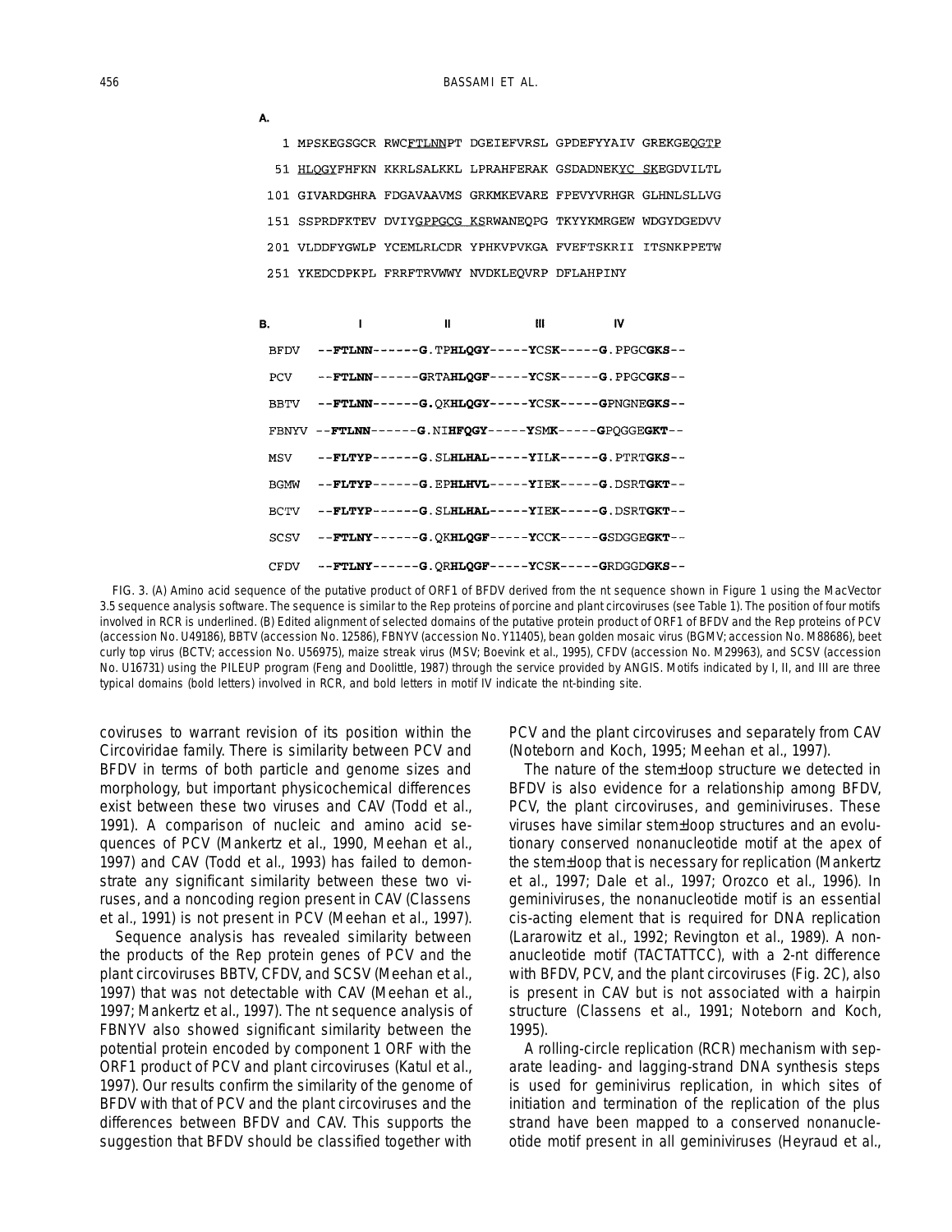#### TABLE 1

Percentage Amino Acid Identity and Similarity of the Potential protein Product of ORF-1 of BFDV*<sup>a</sup>* and the Replicase-Associated Proteins (Reps) of Porcine Circovirus (PCV<sup>b,c</sup>), Banana Bunchy Top Virus ORF V1 (BBTV-ORF V1*<sup>d</sup>* ), Australian Isolate Component 1 (BBTV-A.C1*<sup>e</sup>* ), Taiwanese Isolates T1 (BBTV-T1*<sup>f</sup>* ) and T2 (BBTV-T2*<sup>g</sup>* ), Coconut Foliar Decay Virus (CFDV<sup>h</sup>), Subterranean Clover Stunt Virus Components 1 (SCSV-C2<sup>)</sup> and 2 (SCSV-6<sup>)</sup>, Faba Bean Necrotic Yellows Virus Components 1 (FBNYV-C1<sup>k</sup>) and 2 (FBNYV-C2<sup>)</sup> and three Representatives of Geminivirus Subgroups of I, II and III, respectively, Maize Streak Virus (MSV*m*), Beet Curly Top Virus (BCTV*<sup>n</sup>* ), and Bean Golden Mosaic Virus (BGMV*<sup>o</sup>* ) Using BestFit Method in the Wisconsin Analysis Package™ Provided by ANGIS

| Virus              | % Identity with BFDV | % Similarity with BFDV |
|--------------------|----------------------|------------------------|
| <b>BEDV</b>        | 100                  | 100                    |
| <b>PCV</b>         | 45.6                 | 64.3                   |
| <b>BBTV-ORF V1</b> | 34.9                 | 57                     |
| BBTV-T1            | 31.7                 | 54.3                   |
| BBTV-T2            | 28.5                 | 53.7                   |
| BBTV-A-C1          | 25.4                 | 47.1                   |
| CEDV               | 32.5                 | 55.8                   |
| FBNYV-C1           | 22.1                 | 51.3                   |
| FBNYV-C2           | 24.6                 | 53.9                   |
| SCSV-C2            | 29.6                 | 50.7                   |
| SCSV-C6            | 23.6                 | 51.4                   |
| GV I: MSV          | 27.2                 | 47                     |
| GV II: BCTV        | 20.4                 | 45.5                   |
| GV III: BGMV       | 22.1                 | 48.3                   |

*<sup>a</sup>* Data from this article.

*<sup>b</sup>* Mankertz *et al.,* (1998).

*<sup>c</sup>* Meehan *et al.,* (1997) (GenBank accession No. U49186).

*<sup>d</sup>* Wu and You (1994) Unpublished (GenBank accession No. U12586).

*<sup>e</sup>* Harding *et al.,* (1993) (GenBank accession No. s56279).

*f,g* Wu *et al.,* (1994) (GenBank accession No. L32166, L32167).

*<sup>h</sup>* Rohde *et al.,* (1990) (GenBank accession No. M29963).

*i,j* Katul *et al.,* (1995) (GenBank accession No. U16731, U16735).

*<sup>k</sup>* Katul *et al.,* (1997) (GenBank accession No. X80879).

*l* Katul *et al.,* (1997) (GenBank accession No. Y11405).

*<sup>m</sup>* Boevink *et al.,* (1995).

*<sup>n</sup>* Stenger *et al.,* (1990) (GenBank accession No. U56975).

*<sup>o</sup>* Gilbertson *et al.,* (1991) (GenBank accession No. M88686).

1993; Stenger *et al.,* 1991). During RCR, the virion sense DNA is nicked between nt 7 and 8 of the nonanucleotide (TAATATT-AC) motif (Heyraud-Nitschke *et al.,* 1995; Laufs *et al.,* 1995; Stanley, 1995). A similar mechanism of replication probably occurs in the plant and animal circovirus group (Mankertz *et al.,* 1997; Meehan *et al.,* 1997). Demonstration of specific binding of the Rep protein of BBTV to the loop sequence of the virus and its ability to nick and ligate within the nonanucleotide loop sequence also is strong evidence for an RCR mechanism in BBTV replication (Dale *et al.,* 1997). In this regard, comparison of the Rep proteins of PCV, SCSV, CFDV, FBNYV and BBTV, and TGMV and maize streak virus (MSV) (two representatives of subgroup I and II geminiviruses) has revealed significant homology around a conserved nt binding motif (Boevink *et al.,* 1995; Mankertz *et al.,* 1997) and three motifs typically found associated with Rep proteins involved in RCR of geminiviruses (Koonin and Ilynia, 1993). Our results (Fig. 3B) demonstrate that the putative Rep protein of BFDV also contains such motifs. The presence of similar structures and motifs in the genome of BFDV and PCV, plant circoviruses, and geminiviruses suggests that BFDV replicates by a similar RCR mechanism to that used by these viruses.

The mechanism of CAV replication (Noteborn and Koch, 1995) is different from that proposed for PCV and the other related viruses (Mankertz *et al.,* 1997). There are differences in the location of the hairpin structure and the nonanucleotide motif of CAV and other circoviruses: the hairpin structure in CAV is located 4 nt downstream of the stop codon for a major ORF (Classens *et al.,* 1991); in contrast to BFDV, PCV, and plant circoviruses, the top of this structure lacks a nonanucleotide motif. Instead, the nonanucleotide motif of CAV (Noteborn and Koch, 1995) is located 100 nt downstream of the hairpin structure (Classens *et al.,* 1991). CAV replicates via a circular double-stranded replicative form and an unspliced polycistronic mRNA molecule that contains three partially overlapping genes, each with its own start and stop codons (Noteborn and Koch, 1995). This is different from the pattern of transcription of the plant circoviruses, geminiviruses and PCV, and attempts to demonstrate RCR in CAV were unsuccessful (Todd *et al.,* 1996).

#### MATERIALS AND METHODS

#### BFDV DNA isolation and purification

BFDV was purified from a pool of feathers from five PBFD-affected cockatoos as described by Ritchie *et al.* (1989) and had a titer of 1:327,680 by haemagglutination assay (Raidal *et al.,* 1993). The purified BFDV suspension was treated with RQ1 RNase-Free DNase (Promega); sodium dodecyl sulfate was added to a final volume of 1%; and DNA was extracted once with phenol, pH 8.0 (Sigma), and twice with chloroform–isoamyl alcohol (24:1) (Sigma) and precipitated with ethanol and treated with RNase A (Promega). When this product was electrophoresed through PhastGel gradient media (PhastSystem; Pharmacia Biotech) and silver stain (PhastGel DNA Silver Staining Kit; Pharmacia Biotech), it produced a single band, indicating minimal genomic contamination.

## Conversion of BFDV ssDNA to double-stranded DNA and cloning

Purified BFDV ssDNA was converted to doublestranded DNA (dsDNA) using Prime-a-Gene Labelling System (Promega) and was detected as a smear of  $<600$ bp when electrophoresed onto an agarose gel. The dsDNA was digested with mung bean nuclease (Promega) to create blunt-ended dsDNA fragments, which were cloned into *Sma*l-digested pUC18 plasmid (Readyto-go pUC18 Smal/BAP+ Ligase Kit; Pharmacia Biotech) and transformed into *Escherichia coli,* strain XL1-Blue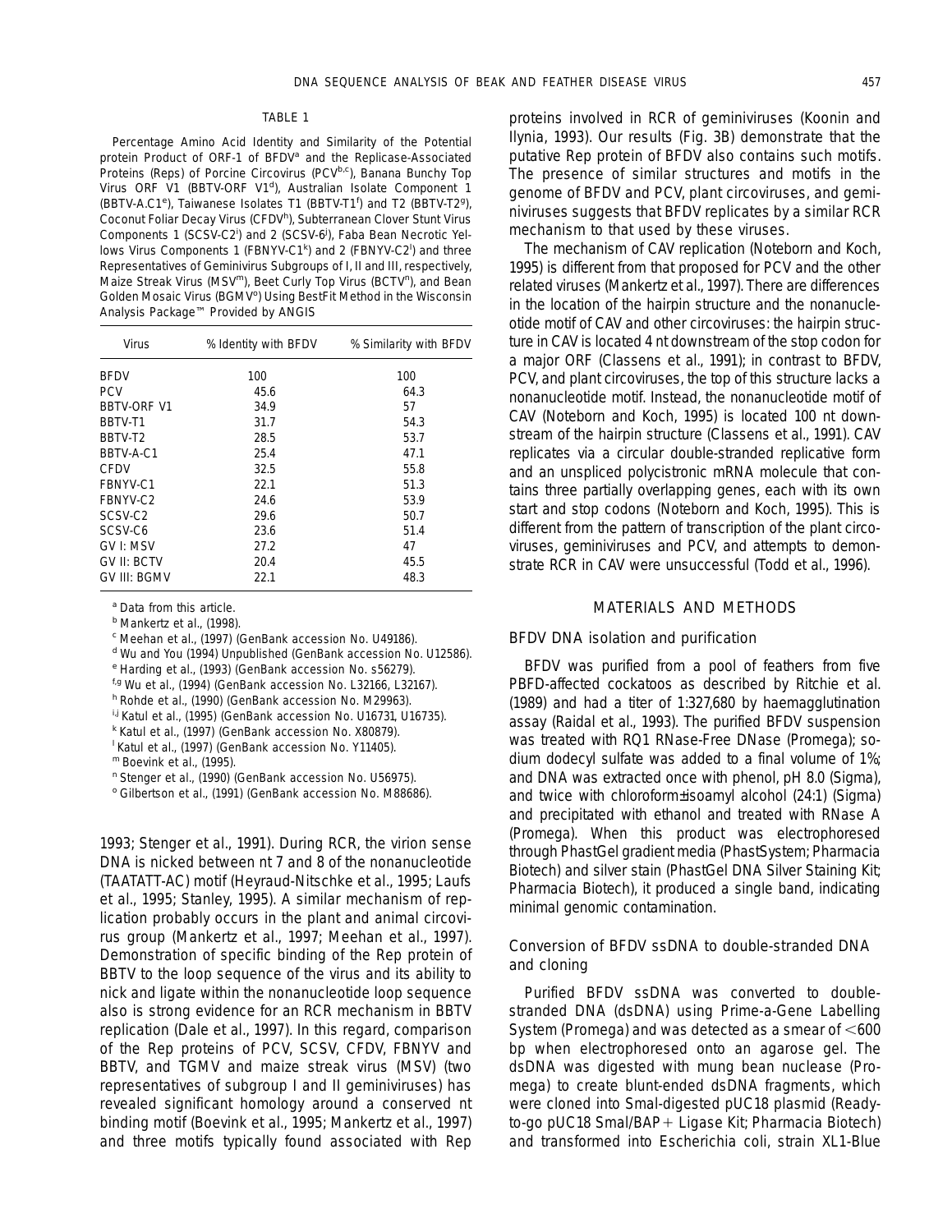

FIG. 4. Comparison of the deduced amino acid sequences of ORF2 of BFDV and PCV (Meehan *et al,* 1997) demonstrating 29.1% identity (reversed type) using the GAP method provided by ANGIS. In both viruses, ORF2 is located on the complementary strand beginning close to or within the hairpin stem (see Fig. 1A). These features indicate that the proteins coded for by ORF2 of BFDV and PCV may have similar functions.

competent cells (Inoue *et al.,* 1990). Transformed clones were selected on ampicillin (500  $\mu$ g/ml) and X-Gal plates (Sambrook *et al.,* 1989), and potential recombinant clones were screened by polymerase chain reaction (PCR) using M13 forward and reverse primers (Perkin-Elmer). Twenty clones containing inserts were amplified in LB liquid culture (Sambrook *et al.,* 1989), and recombinant plasmids were isolated using the Wizard Plus Miniprep DNA Purification System (Promega). With M13 forward and reverse primers, the inserts were sequenced with the use of ABI PRISM DYE Terminator cycle sequencing kits (Perkin-Elmer) on the Applied Biosystems 373A DNA sequencing system (Perkin-Elmer) and ranged from 39 to 193 bp in length. Sequence data were checked for similarity with other viruses, vectors, and eucaryotes in GenBank and EMBL databases provided by the Australian National Genomic Information Service (ANGIS).

## Preparation of BFDV replicative form from PBMCs

A 3-ml blood sample that was placed into EDTA was collected from a PBFD-affected sulfur crested cockatoo (*Cacatua galerita*), a normal sulfur crested cockatoo, six normal galahs (*Eolophus roseicapillus*), a chicken (*Gallus gallus*), and a pigeon (*Columba livia*). PBMCs were separated by centrifugation on Histopaque (Sigma) and washed three times in PBS, pH 7.6. The cells were resuspended at  $4 \times 10^6$  cells/ml in PCR lysing buffer (50 mM KCl, 10 mM Tris–HCl, pH 8.3, 2.5 mM MgCl<sub>2</sub>, 0.5% Tween 20, 0.5% Nonidet P-40, and 250  $\mu$ q/ml Proteinase K) and incubated at 45°C for 1 h, followed by enzyme inactivation at 95°C for 10 min (Manak, 1993).

## PCR amplification, cloning, and sequencing of BFDV replicative form from PBMCs

Based on sequence data obtained from the blunt-end cloning described above, various PCR primers were designed to amplify by PCR (Definitive Tth Plus PCR Kit; Biotech International) longer segments of the replicative form present in the PBMC extracts. One set of these primers amplified a 495-bp product that was cloned in pCR 2.1 plasmid using a TA Cloning Vector kit (InVitrogen). Potential recombinant clones were selected as mentioned above, screened by PCR using M13 forward and reverse primers (Perkin-Elmer), and sequenced as described above. Based on the sequence of this 495-bp product, two sets of PCR primers (A'-TGGTACAAGGAG-GACTGTGAC, nt 878-898/A"-CCAGCACTTAATAAACA-CTCAG, nt 1224-1245; and B'-GTCTTTATTAAGTGCTGGGA, nt 1228–1247/B''-GTCACAGTCCTGGTTGTACC, nt 879–898) were designed to amplify expected products of 368 bp and the remainder of the circular BFDV genome, respectively. Direct PCR sequencing was performed in duplicate in both directions on PCR products generated. PCR products also were cloned into pCR 2.1 using a TA Cloning Vector kit (InVitrogen), and recombinant clones were identified and similarly sequenced in duplicate in both directions.

## Computer analysis of sequence data

The nt sequence of the BFDV genome was analyzed using the sequence editor program SeqEd Version 1.0.3 (Applied Biosystems). Database searches were performed in nonredundant nucleic (NR Nucleic) and protein (NR proteins) databases at ANGIS using BLAST (Altschul *et al.,* 1990) and FASTA (Pearson and Lipman, 1988) programs. Putative BFDV ORFs were identified using MacVector (MacVector 3.5 of ABI sequence analysis software) and numbered according to their size. Sequences and accession numbers of other viruses retrieved for comparison for GenBank and EMBL are included in Table 1 and Figures 2 and 3.

### REFERENCES

Altschul, S. F., Gish, W., Miller, W., Myers, E. W., and Lipman, D. J. (1990). Basic local alignment search tool. *J. Mol. Biol.* 215, 403–410. Boevink, P., Chu, P. W. G., and Keese, P. (1995). Sequence of subterra